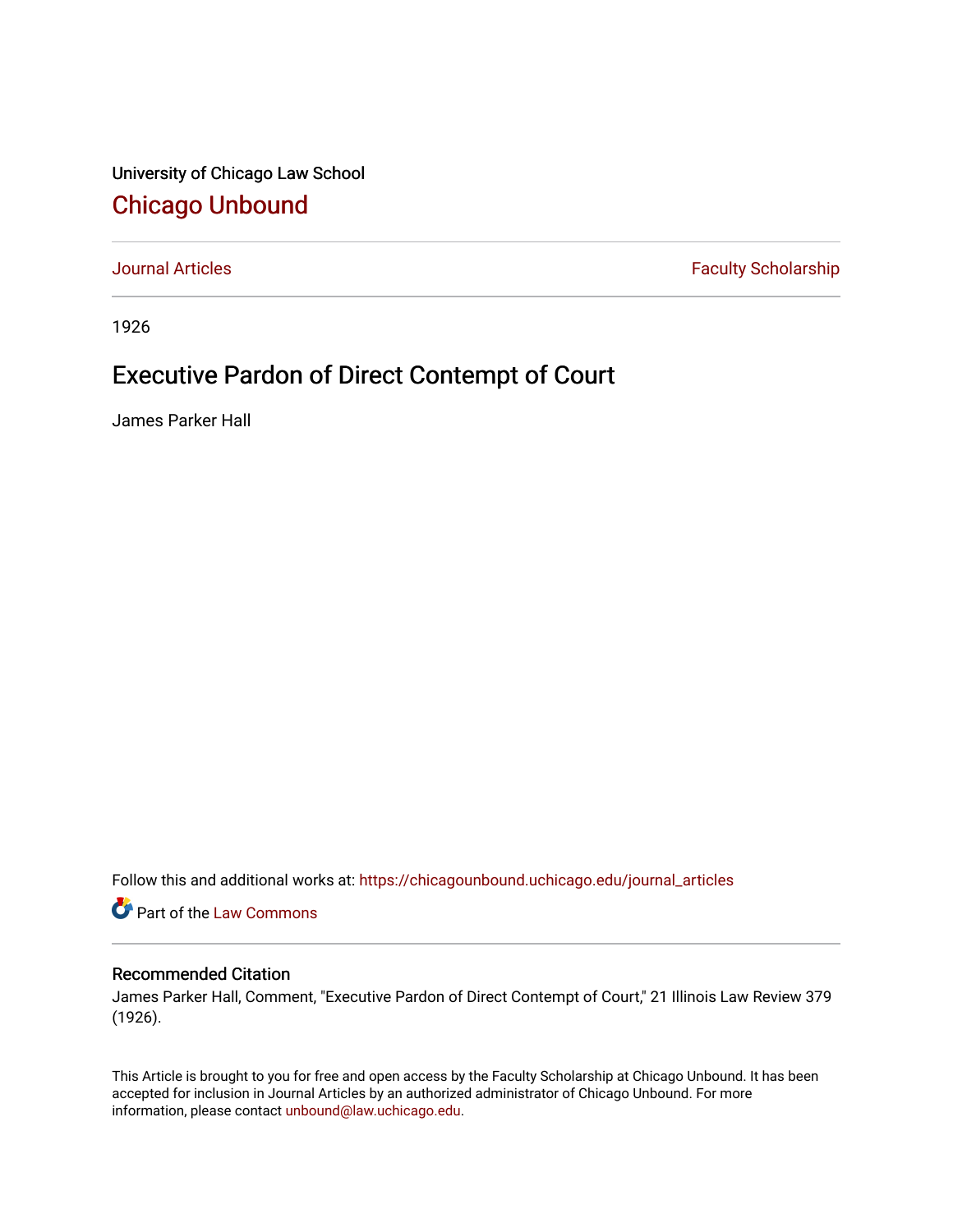*Beatrice Creamery Company v. Cline'* reads: "Colorado Anti-trust Act, prohibiting all combinations to fix prices of commodities or to otherwise restrict trade or commerce, held violative of Const. U. S. Amend. 14, in view of Colorado Co-operative Marketing Act, exempt- ing nonprofit agricultural associations marketing agricultural products from its application."

This doctrine is novel and somewhat startling, and we are inclined to think that the judicial Jupiter must have nodded. It is that a comprehensive anti-trust or other regulatory statute will be rendered unconstitutional if an attempt is afterwards made to authorize a combination in restraint of trade in some particular commodity or in some branch of trade which otherwise would" have been prohibited by the general act, and even though the second act does not in terms amend or re-enact the prior statute but merely states that such statute shall not be applicable to it. By analogy a statute which provides that all high school graduates shall have the privilege of attending the state university will become unconstitutional if it is afterwards followed by an independent but obviously unconstitutional enactment that red-headed persons shall be denied the privilege.

Unless the Supreme Court of the United States shall disaffirm its prior holdings and come to recognize a valid distinction between a combination of primary producers and a combination of manufacturers or middlemen, which perhaps it may do at no distant date, we have no doubt of the invalidity of the second Colorado statute.<sup>2</sup> We are not able to believe, however, that the invalidity of this second and independent act would or should affect the prior enactment.

Each act, we believe, should be allowed to stand upon its own foundations. The latter should be declared void but the former should be left untainted. Otherwise we must keep our legislators under lock and key, lest in their desire to enact new legislation and to meet the needs of to-day, they may unwittingly render invalid all of the legislation of the past and all that our ancestors have done for us.

## ANDREW A. BRUCE.

CONSTITUTIONAL LAW-SEPARATION OF POWERS-PARDON BY GOVERNOR OF DIRECT CONTEMPT OF COURT.-[New Mexico] The doctrine laid down by Chief Justice Taft in the *Grossman* case<sup>1</sup> last year has just been carried to its logical extreme by the New Mexico Supreme Court, holding that the governor may pardon a defendant committed to jail by a judge for direct contempt effected by words uttered in court and addressed directly to the judge while on the bench.2 What was actually said by the defendant and the judge is

- 
- **1.** (1925) 267 U. S. 87. 2. Ex parte, *Magee* (1925 N. Mex.) 242 Pac. **332.**

<sup>1. 9</sup> Fed. (2d) 176.

*<sup>2.</sup> Connolly v. Union Sewer Pipe Co.* 184 U. S. 540.